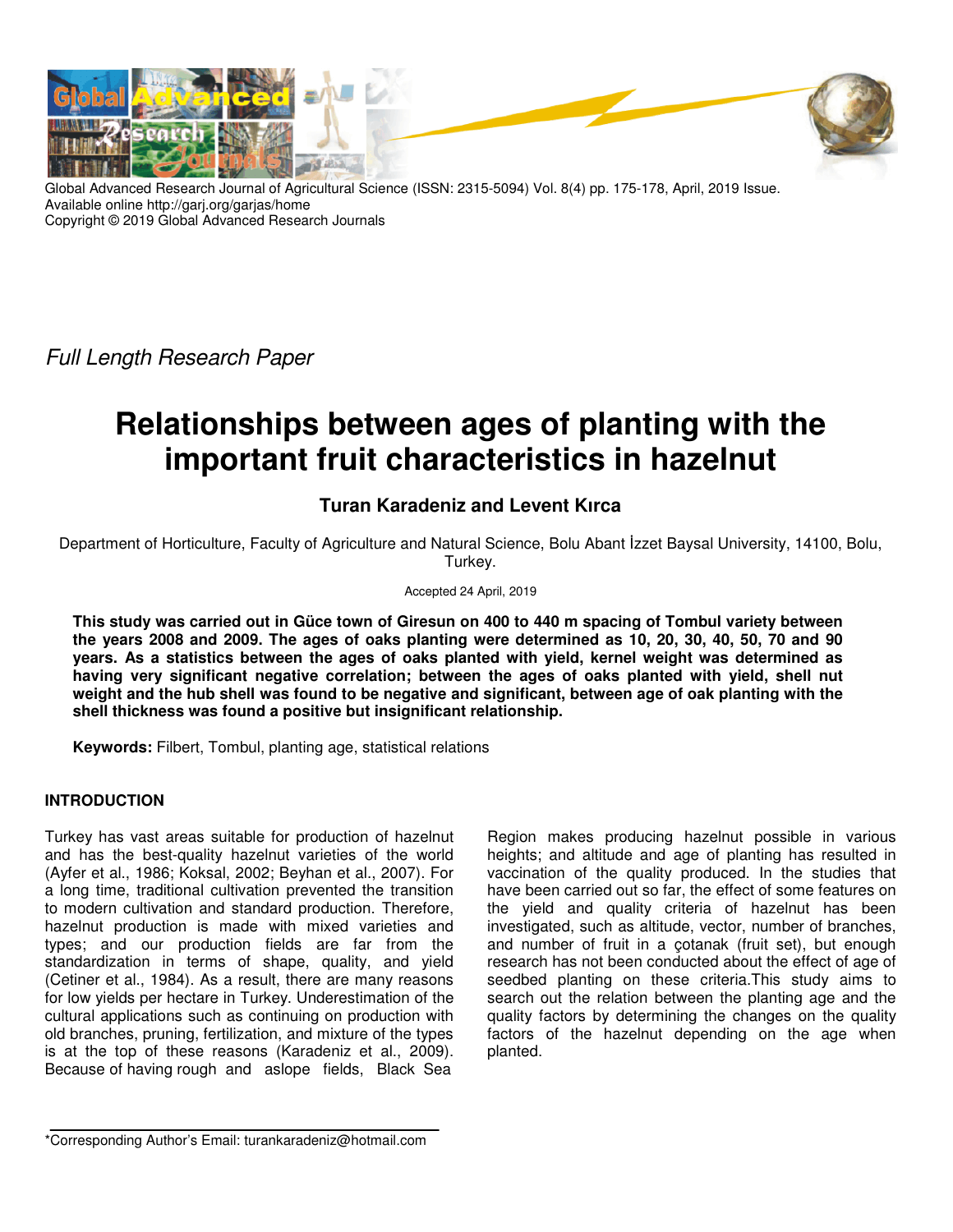#### **MATERIALS AND METHODS**

As the vegetal material, the seedbeds of Tombul hazelnut variety that has been grown in 2008 to 2009 in the fields of Guragac village of Güce town in Giresun was used as basis. Annual rain of Giresun is 1200 mm and average temperature 14°.

By determining the fields for research, especially in North-West facing vectors, the planting years of seedbeds in the fields of Tombul hazelnut variety was identified by asking the farmers. In the first and the second years, between the dates of 25th March to 5th April and 5th to 15th May, 26% nitrogen was given to the trial fields two times.

In the selected fields, then 10, 20, 30, 40, 50, 70 and 90 year-old seedbeds were determined and 3 branches were chosen from each seedbed. The altitude of the fields was measured by altimeter as 400 to 440 m. In the first and the second years, fruits were harvested in 15th-20th August. Harvested hazelnuts were separated from their husk and dehydrated in the sun, until they contain 12% moisture. Dried hazelnut fruits were conserved with breathable net bags in dry conditions and at room temperature until analysis was taken.

The trial was done with three repetitions by choosing 3 seedbeds and 3 branches on each seedbed according to testing designs of coincidence blocks. Thirty fruits were used for each repetition in the analysis.

For each age the varieties, yield (Y), hub cavity (HC), fruit weight (FW), shell thickness (ST), kernel weight (KW) amounts were determined; and in the weightings, the scale with 0.01 g precision was used and in the measurements, the compass with 0.05 mm precision.All the data for each year were evaluated with TARIST statistical analysis package program and the significance controls of differences between the means were tested by using real data according to LSD multiple comparison method.Fruit criteria evaluated in this study has determined by using the methods which were monitored by Ayfer et al. (1986), Koksal (2002) and Karadeniz and Islam (1999).

#### **RESULTS AND DISCUSSION**

In the study which aims to determine the relationship between the planting age of hazelnut the parameters of the yield and the quality, the fruit samples taken in the first and the second years were subjected to physical and chemical assessments and their means were calculated. According to the statistical results on the values of obtained yield, fruit weight, kernel weight, efficiency, hub cavity, shell thickness; it was determined that the age was important to yield, fruit weight, kernel weight, efficiency and shell thickness at 1% level while hub cavity was not (Table 1).

At the end of the correlation analysis, the relationships were investigated between age groups, yield and important quality criteria (Table 2); negative and very important correlation between age group and yield, and kernel weight and efficiency; negative and important correlation between fruit weight and hub cavity; and unimportant correlation between fruit weight and shell thickness were determined. Positive and very important correlation between yield and fruit weight, kernel weight and efficiency; positive and important correlation for hub cavity, and also negative and unimportant correlation for shell thickness were identified. Positive and very important correlation among fruit weight, kernel weight and efficiency; negative and very important correlation for shell thickness, and also positive and unimportant correlation for hub cavity were determined. Positive and very important correlation between kernel weight and efficiency; negative and very important correlation with shell thickness, and also very important correlations with hub cavity were identified. Negative and important correlation between efficiency and shell thickness; and important correlations with hub cavity were determined. It was seen that there are unimportant correlations between hub cavity and shell thickness.

Planting age directly affects yield in a negative way, and it has 6.74% effect rate. Planting age indirectly affects fruit weight because of its effect on yield in a negative way and it has 4.38% effect rate. Its indirect effect on kernel weight is negative and its effect rate is 4.60% while it indirectly affects efficiency negatively and its effect rate is 4.96%. Its indirect effect on hub cavity is negative and it has 6.13%; and its indirect effect on shell thickness is positive with 2.23% effect rate (Table 3).

The direct effect of planting age on fruit weight is negative with 29.53% effect rate. Planting age indirectly affects yield because of its effect on fruit weight in a negative way and it has 25.07% effect rate. Its indirect effect is negative on kernel weight with 27.02% effect rate, on efficiency with 23.79% effect rate, on hub cavity with 24.85% effect rate. Its indirect effect is positive on shell thickness with 31.53% effect rate (Table 3).

The direct effect of planting age on kernel weight is positive with 48.23% effect rate. Planting age indirectly affects yield with positive 47.07% effect rate, fruit weight with positive 48.22% effect rate, efficiency with positive 48.08% effect rate, hub cavity with a positive 46.09% effect rate, shell thickness with negative 48.90% effect rate because of its effect on kernel weight (Table 3).

The direct effect of planting age on efficiency is negative with a 22.82 % effect rate. Planting age indirectly affects yield with a negative 20.87% effect rate, fruit weight with a negative 17.46% effect rate, kernel weight with a negative 19.77% effect rate, hub cavity with a negative 22.05% effect rate, shell thickness with a positive 16.53% effect rate because of its effect on efficiency (Table 3).

The direct effect of planting age on hub cavity is negative with a 0.63% effect rate. Yield is indirectly affected negatively by planting age because of its effect on hub cavity with a 0.12%, fruit weight with a 0.08%, kernel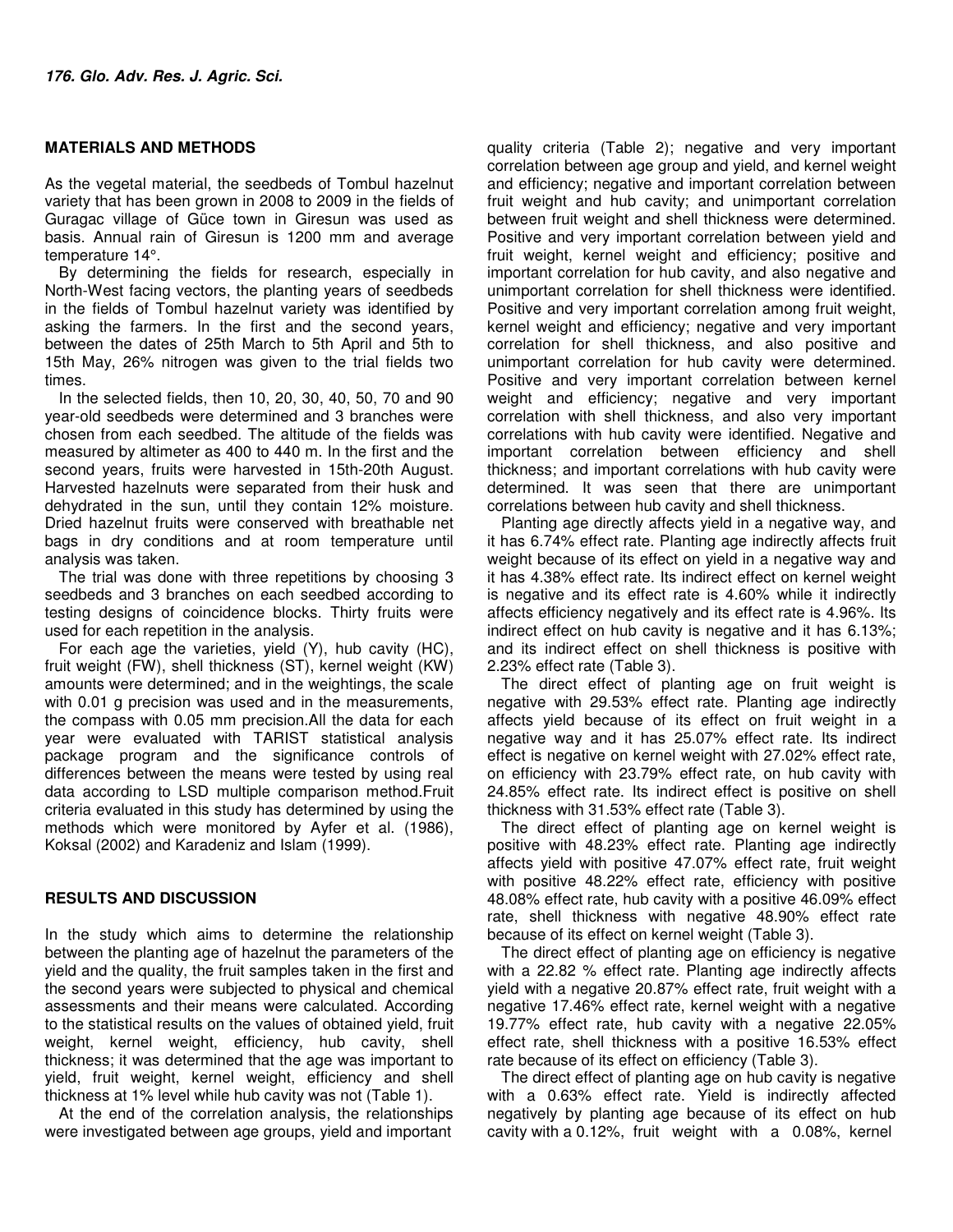**Table 1.** The hazelnut values of average yield, fruit weight, kernel weight, efficiency, hub cavity, shell thickness obtained in 2008-2009 years.

| <b>Fruit criteria</b> | 10 Years             | 20 Years              | 30 Years              | 40 Years        | 50 Years              | 70 years             | 90 years         | LSD     |                     |
|-----------------------|----------------------|-----------------------|-----------------------|-----------------|-----------------------|----------------------|------------------|---------|---------------------|
| Yield                 | 665.730 <sup>a</sup> | $511.833^{o}$         | 508.937 <sup>p</sup>  | $504.093^{o}$   | 583.760 <sup>ab</sup> | 347.707 <sup>c</sup> | $307.837^c$      | 115.764 | 20.747***           |
| Fruit weight          | $.747^{ab}$          | $.733^{\sf ab}$       | .693 <sup>ab</sup>    | $1.773^{ab}$    | $1.813^a$             | $.667^{\circ}$       | $1.470^\circ$    | 0.122   | 14.942***           |
| Kernel weight         | $0.930^{\sf ab}$     | $0.903^{bc}$          | $0.873$ <sup>bc</sup> | $0.917^{b}$     | 1.000 $^{\rm a}$      | $0.833^{\circ}$      | $0.683^{\circ}$  | 0.079   | 28.332***           |
| Efficiency            | 53.303 <sup>ab</sup> | $52.240^{abc}$        | $51.630^{bc}$         | $51.640^{bc}$   | $55.090^a$            | 49.723 <sup>cd</sup> | $46.657^{\circ}$ | 3.237   | 12.214***           |
| Hub cavity            | $2.867$ <sup>a</sup> | $2.673^{ab}$          | $2.763^{ab}$          | $2.550^{ab}$    | $2.507^{ab}$          | $2.663^{ab}$         | $2.403^{b}$      | 0.609   | $1.191^{\text{NI}}$ |
| Shell thickness       | .020 <sup>b</sup>    | $0.963$ <sub>bc</sub> | $0.947^{bc}$          | $0.887^{\circ}$ | $0.943^{bc}$          | $0.907^{\circ}$      | $1.150^a$        | 0.105   | 12.604***           |

There is no difference between the means that displayed with the same letters. **\***: at 5% level importance (p≤0.05), **\*\*:** at 1% level importance (p≤0.01), NI: Not ımportant.

**Table 2.** Correlation coefficients belonging to the planting age and important quality criteria of the fruits.

| <b>Fruit criteria</b> | Year       | Yield                    | <b>Fruit weight</b>      | Kernel<br>weight         | <b>Efficiency</b>        | Hub cavity               | <b>Shell</b><br>thickness |
|-----------------------|------------|--------------------------|--------------------------|--------------------------|--------------------------|--------------------------|---------------------------|
| Year                  | 1000       | $\overline{\phantom{a}}$ | $\overline{\phantom{a}}$ | $\overline{\phantom{a}}$ | $\overline{\phantom{0}}$ | $\overline{\phantom{a}}$ | $\overline{\phantom{a}}$  |
| Yield                 | $-0.775**$ | 1000                     | $\overline{\phantom{0}}$ |                          | $\overline{\phantom{0}}$ | $\overline{\phantom{a}}$ | $\overline{\phantom{a}}$  |
| Fruit weight          | $-0.539*$  | $0.743**$                | 1000                     |                          | $\overline{\phantom{0}}$ |                          | $\overline{\phantom{a}}$  |
| Kernel weight         | $-0.560**$ | $0.817**$                | $0.956**$                | 1000                     | $\overline{\phantom{0}}$ | $\overline{\phantom{a}}$ | $\overline{\phantom{0}}$  |
| Efficiency            | $-0.566**$ | $0.821**$                | $0.785**$                | $0.929**$                | 1000                     |                          | $\overline{\phantom{a}}$  |
| Hub cavity            | $-0.473*$  | 0.415                    | 0.336                    | 0.365                    | 0.396                    | 1000                     | -                         |
| Shell thickness       | 0.219      | $-0.249$                 | $-0.701**$               | $-0.637**$               | $-0.488*$                | $-0.21$                  | 1000                      |

\*: at 5% level importance (p≤0.05), **\*\*:** at 1% level importance (p≤0.01).

Table 3. Path analysis results about the direct and indirect effects of planting age on important quality criteria of the fruit.

|                          |                      |                             | Indirect effect |                                  |                                        |                               |                                        |                                   |                                   |                              |                                        |                                     |                           |                                     |
|--------------------------|----------------------|-----------------------------|-----------------|----------------------------------|----------------------------------------|-------------------------------|----------------------------------------|-----------------------------------|-----------------------------------|------------------------------|----------------------------------------|-------------------------------------|---------------------------|-------------------------------------|
| <b>Fruit</b><br>criteria | <b>Direct Effect</b> |                             | Yield           |                                  | <b>Fruit weight</b>                    |                               | Kernel weight                          |                                   | <b>Efficiency</b>                 |                              | <b>Hub cavity</b>                      |                                     | <b>Shall</b><br>thickness |                                     |
|                          | <b>Effect</b>        | <b>Effec</b><br>rate<br>(%) | <b>Effect</b>   | <b>Effec</b><br>t<br>rate<br>(%) | <b>Effect</b>                          | <b>Effec</b><br>t rate<br>(%) | <b>Effect</b>                          | <b>Effec</b><br>t.<br>rate<br>(%) | Effect                            | <b>Effect</b><br>rate<br>(%) | <b>Effect</b>                          | <b>Effec</b><br>t<br>rate<br>$(\%)$ | <b>Effect</b>             | <b>Effec</b><br>t<br>rate<br>$(\%)$ |
| Yield                    | 0.891<br>8           | 6.74                        |                 |                                  | $\overline{\phantom{a}}$<br>0.662<br>2 | 4.38                          | 0.728<br>3                             | 4.60                              | $\overline{\phantom{0}}$<br>0.732 | 4.96                         | $\overline{\phantom{0}}$<br>0.370<br>3 | 6.13                                | 0.221<br>8                | 2.23                                |
| Fruit<br>weight          | 4.469<br>4           | 29.53                       | 3.318<br>9      | 25.07                            |                                        |                               | 4.274<br>9                             | 27.02                             | 3.509<br>0                        | 23.79                        | 1.502<br>6                             | 24.85                               | 3.134<br>6                | 31.53                               |
| Kernel<br>weight         | 7.630<br>3           | 48.23                       | 6.231<br>8      | 47.07                            | 7.298<br>2                             | 48.22                         |                                        |                                   | 7.090<br>8                        | 48.08                        | 2.786<br>4                             | 46.09                               | 4.861<br>5                | 48.90                               |
| Efficienc<br>y           | 3.365<br>3           | 22.82                       | 2.762<br>2      | 20.87                            | 2.642                                  | 17.46                         | 3.127<br>З                             | 19.77                             |                                   |                              | 13333                                  | 22.05                               | 1.643<br>3                | 16.53                               |
| Hub<br>cavity            | $\sim$<br>0.038      | 0.63                        | 0.015<br>8      | 0.12                             | 0.012<br>8                             | 0.08                          | 0.013<br>9                             | 0.09                              | 0.015                             | 0.10                         |                                        |                                     | 0.008<br>0                | 0.08                                |
| Shell<br>thicknes<br>s   | 0.072<br>4           | 0.73                        | 0.018<br>0      | 0.14                             | 0.050<br>8                             | 0.34                          | $\overline{\phantom{a}}$<br>0.046<br>2 | 0.29                              | 0.035<br>4                        | 0.239<br>9                   | $\overline{\phantom{a}}$<br>0.015<br>2 | 0.25                                | $\overline{\phantom{a}}$  |                                     |